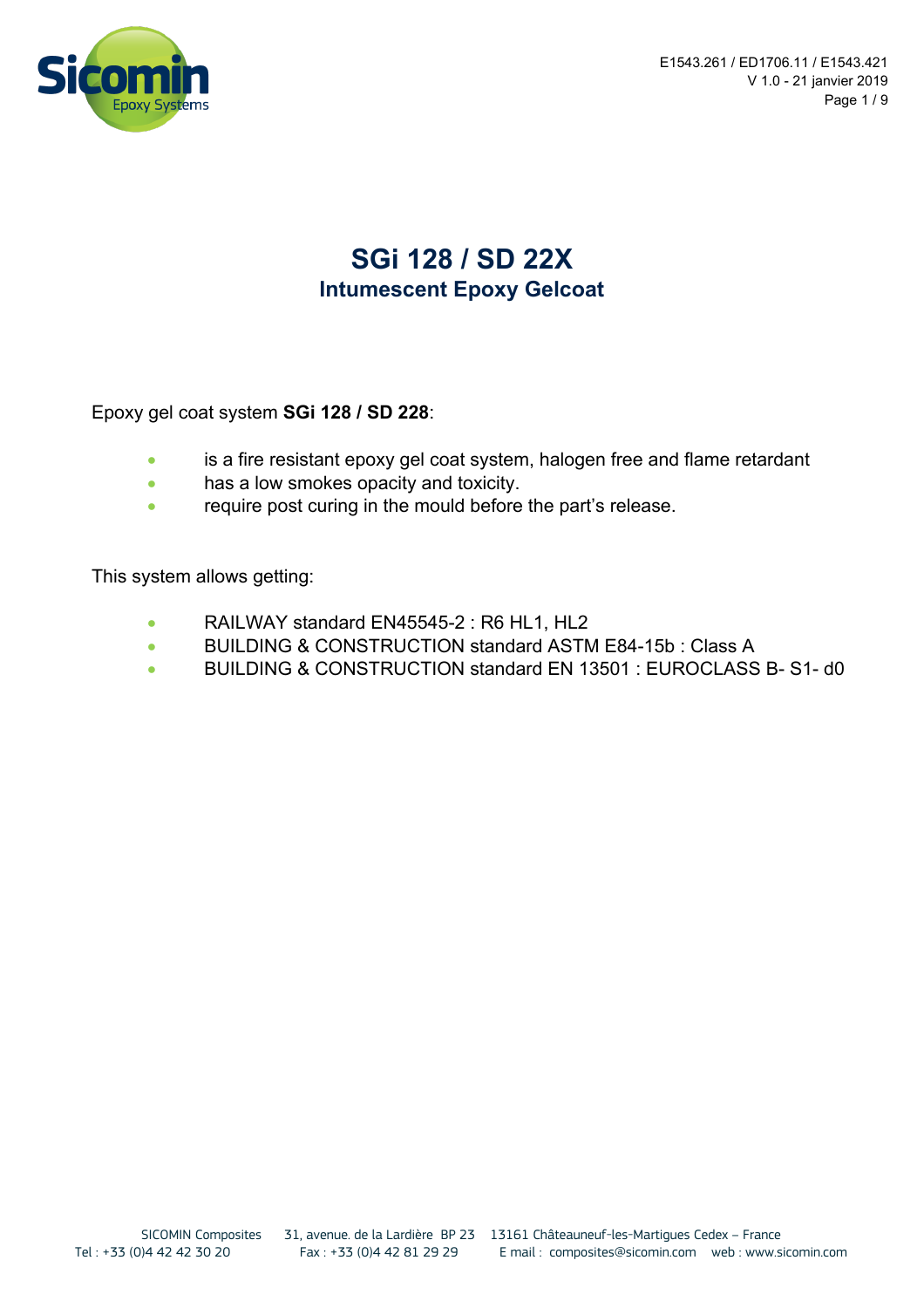

## **Epoxy resin SGi 128**

| Appearance<br>Color |                                                     | gel<br>white                                                                 |
|---------------------|-----------------------------------------------------|------------------------------------------------------------------------------|
| Viscosity (mPa.s)   | @ 15 °C<br>@ 20 °C<br>@ 25 °C<br>@ 30 °C<br>@ 40 °C | 18500 ± 3700<br>12200 ± 2500<br>8570 ± 1800<br>6330 ± 1300<br>$3850 \pm 800$ |
| Density             | @ 20 °C                                             | 1,2700                                                                       |
| Storage (months)    | @ Ta                                                | 24                                                                           |
| Dry extract %       |                                                     | 100                                                                          |

# **Hardener(s)**

|                              |                                                                | <b>SD 229</b>                                                                                | <b>SD 228</b>                                                   |
|------------------------------|----------------------------------------------------------------|----------------------------------------------------------------------------------------------|-----------------------------------------------------------------|
| Appearance<br>Color          |                                                                | gel<br>white                                                                                 | gel<br>white                                                    |
| Reactivity level             |                                                                | Fast                                                                                         | Standard                                                        |
| Viscosity (mPa.s)<br>Density | @ 15 °C<br>@ 20 °C<br>@ 25 °C<br>@ 30 °C<br>@ 40 °C<br>@ 20 °C | 214500 ± 70800<br>126500 ± 42000<br>76950 ± 25400<br>48700 ± 15500<br>22400 ± 7200<br>1,4502 | $9305 \pm 3055$<br>$6410 \pm 2110$<br>$4690 \pm 1540$<br>1,4124 |
| Storage (months)             | @Ta                                                            | 18                                                                                           | 18                                                              |
| Dry extract %                |                                                                | 100                                                                                          | 100                                                             |

SICOMIN Composites 31, avenue. de la Lardière BP 23 13161 Châteauneuf-les-Martigues Cedex – France<br>Tel: +33 (0)4 42 81 29 29 Email: composites@sicomin.com web: www.s

E mail : composites@sicomin.com web : www.sicomin.com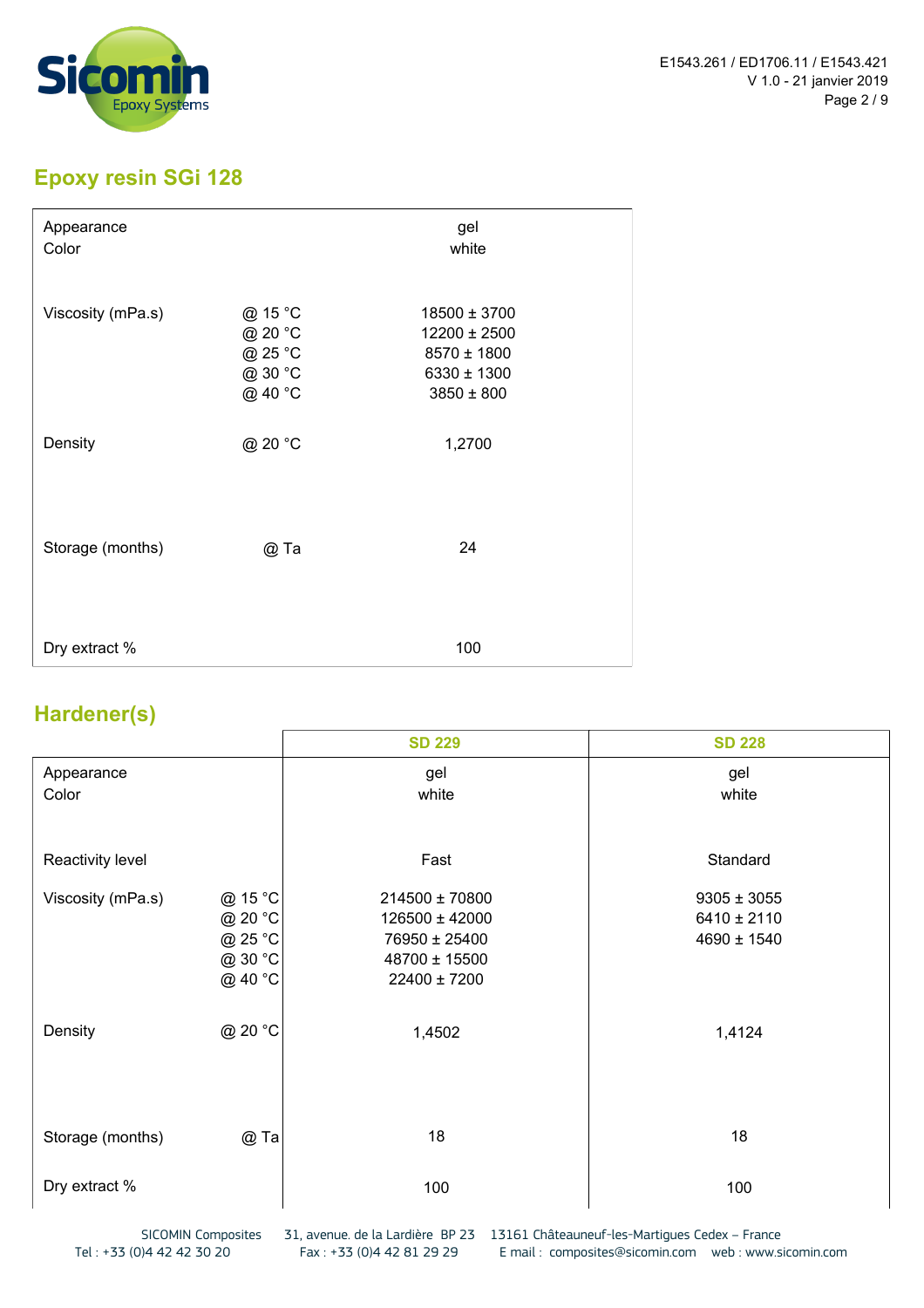

### **Mixe(s) SGi 128 / SD 22X**

|                                               | <b>SD 229</b>   | <b>SD 228</b>   |
|-----------------------------------------------|-----------------|-----------------|
| Appearance                                    | gel             | gel             |
| Color                                         | white           | grey            |
| Mixing ratio                                  |                 |                 |
| By weight                                     | 100/70          | 100/70          |
| By volume                                     | 100/            | 100/            |
| Initial viscosity<br>@ 20 °C                  | 43300           | 16000           |
| PP 50 mm / 10 s <sup>-1</sup> (mPa.s) @ 30 °C | 20200           | 6600            |
| @ 20 °C<br>Density                            | 1,4019          | 1,4478          |
| Consumption (g/m <sup>2</sup> )<br>@ 25 °C    | 750 - 1000      | 750 - 1000      |
| Spread rate $(g/m2)$<br>@ 25 °C               | $1 - 1,3$       | $1 - 1,3$       |
| Thickness (mm)<br>@ 25 °C                     | $0,550 - 0,700$ | $0,550 - 0,700$ |

## **Reactivity @ 20 °C on 150 g SGi 128 / SD 22X**

|                                      | <b>SD 229</b> | <b>SD 228</b> |
|--------------------------------------|---------------|---------------|
| Exothermic temperature $(^{\circ}C)$ | 53            | 30            |
| Time to reach exothermic peak        | 38            | 31            |
| Time to reach 50 $^{\circ}$ C (min)  | 33            |               |



SICOMIN Composites 31, avenue. de la Lardière BP 23 13161 Châteauneuf-les-Martigues Cedex – France<br>Tel: +33 (0)4 42 81 29 29 Email : composites@sicomin.com web : www.s E mail: composites@sicomin.com web : www.sicomin.com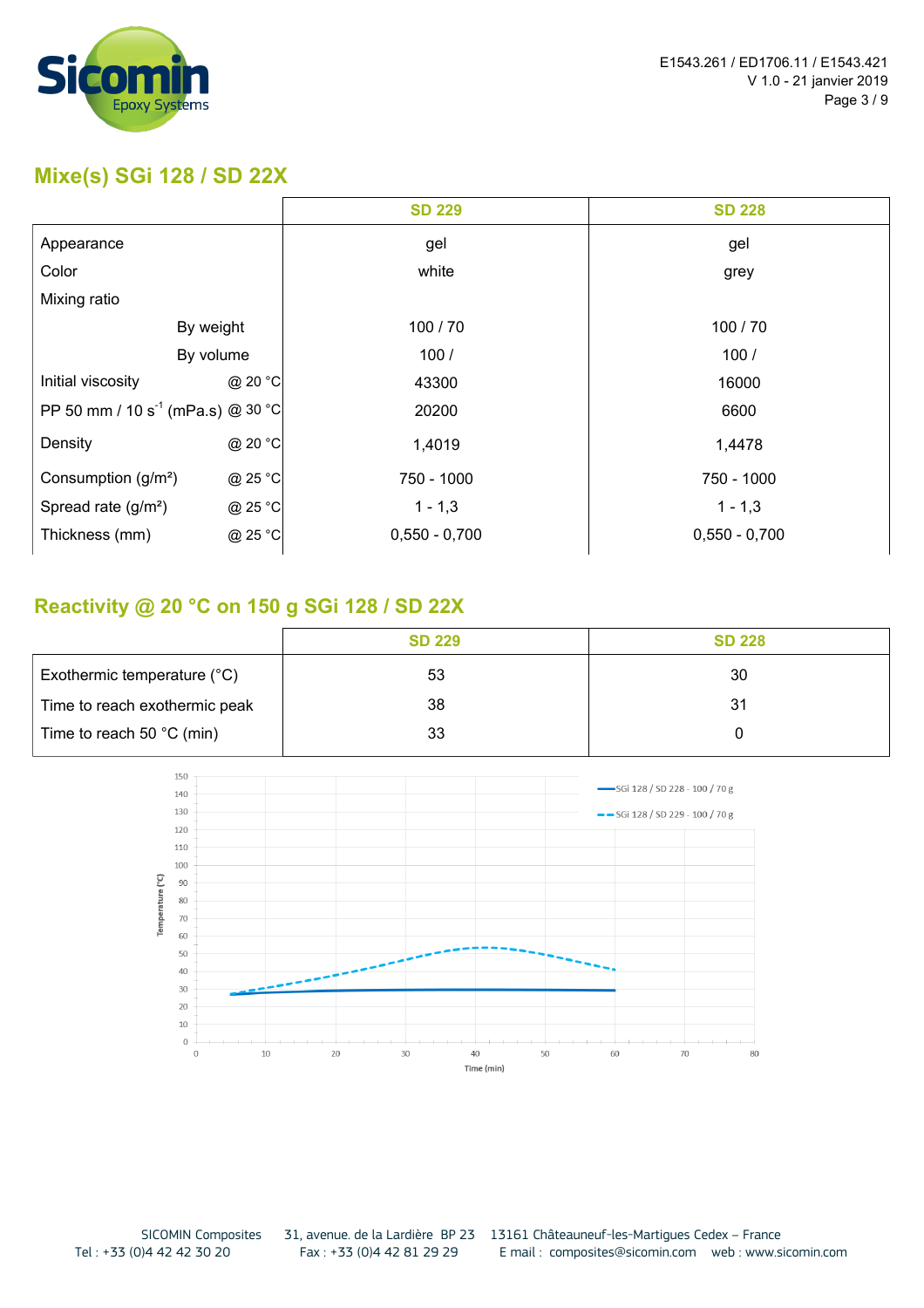

### **Reactivity @ 30 °C on 150 g SGi 128 / SD 22X**

|                                     | <b>SD 229</b> | <b>SD 228</b> |
|-------------------------------------|---------------|---------------|
| Exothermic temperature (°C)         | 125           |               |
| Time to reach exothermic peak       | 20            | 34            |
| Time to reach 50 $^{\circ}$ C (min) | 12            | 18            |



### **Reactivity @ 40 °C on 150 g SGi 128 / SD 22X**

|                                       | <b>SD 229</b> | <b>SD 228</b> |
|---------------------------------------|---------------|---------------|
| Exothermic temperature (°C)           | 147           | 115           |
| Time to reach exothermic peak $(min)$ | 15            | 20            |
| Time to reach 50 $^{\circ}$ C (min)   |               |               |



SICOMIN Composites 31, avenue. de la Lardière BP 23 13161 Châteauneuf-les-Martigues Cedex – France<br>Tel: +33 (0)4 42 81 29 29 Email : composites@sicomin.com web : www.s E mail: composites@sicomin.com web : www.sicomin.com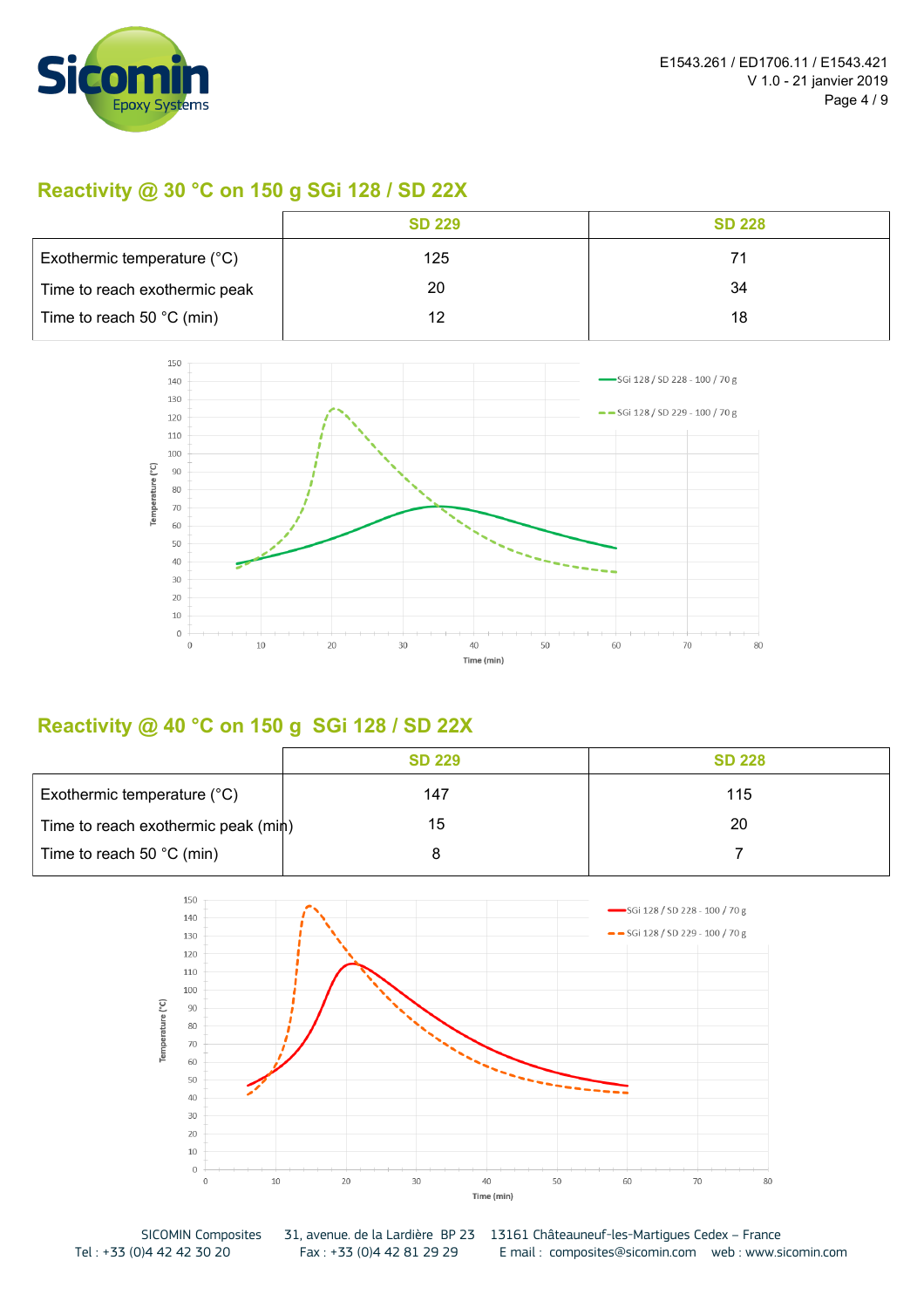

E1543.261 / ED1706.11 / E1543.421 V 1.0 - 21 janvier 2019 Page 5 / 9

## **Reactivity on 1 mm thick layer**

|                              | SGi 128 / SD 229 |                | SGi 128 / SD 228 |                |
|------------------------------|------------------|----------------|------------------|----------------|
| <b>Substract temperature</b> | 20 °C            | 25 °C          | 20 °C            | 25 °C          |
| Open time                    | <b>NC</b>        | 30 min         | N <sub>C</sub>   | 1 h            |
| Overcoating                  | N <sub>C</sub>   | 1 <sub>h</sub> | N <sub>C</sub>   | 2 <sub>h</sub> |
| Dust-free                    | N <sub>C</sub>   | 1 h 30         | N <sub>C</sub>   | 3 h            |
| Gel time G'G"                | 2h00             | 1 h 45         | 6 h              | 4 h 30         |
| Hard to the touch            | <b>NC</b>        | 3 h 00         | N <sub>C</sub>   | 8 h 00         |
| Sandable                     | <b>NC</b>        | NC.            | N <sub>C</sub>   | <b>NC</b>      |



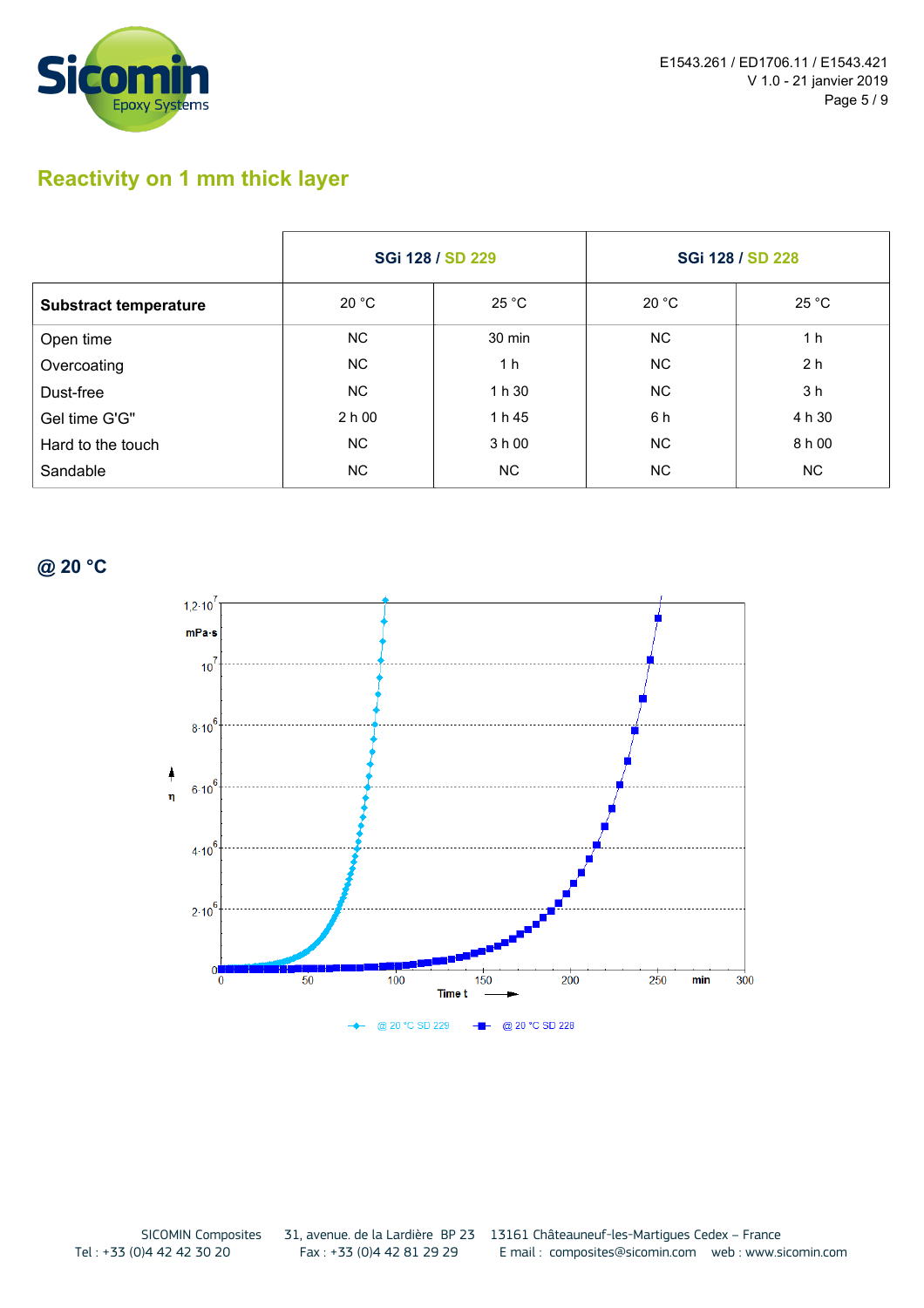

**@ 30 °C**



**@ 40 °C**



SICOMIN Composites 31, avenue. de la Lardière BP 23 13161 Châteauneuf-les-Martigues Cedex – France<br>Tel: +33 (0)4 42 81 29 29 Email: composites@sicomin.com web: www.s E mail : composites@sicomin.com web : www.sicomin.com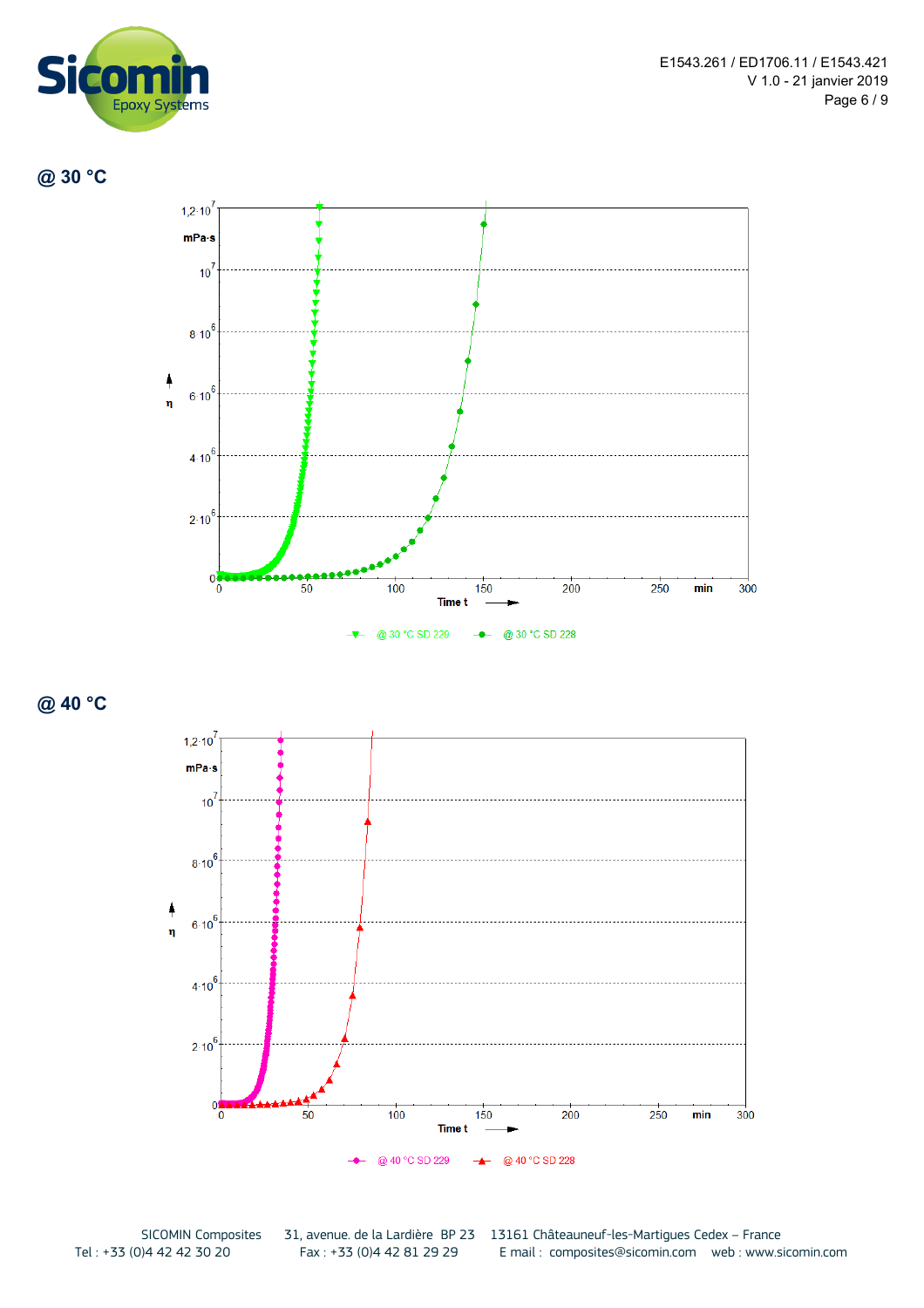

## **Coating properties :**

|                                                                                                              | SGi 128 / SD 229                          |                                | SGi 128 / SD 228 |  |
|--------------------------------------------------------------------------------------------------------------|-------------------------------------------|--------------------------------|------------------|--|
| Curing cycles                                                                                                | 24h @ 25°C<br>$+16h$ @ 60 $^{\circ}$<br>C | 24h @ 25°C<br>+ 16h @ 60°<br>C |                  |  |
| <b>DSC glass transition</b><br>$^{\circ}$ C<br>TG1 onset<br>$^{\circ}$ C<br>TG1 max onset<br><b>Hardness</b> | 77<br>79                                  | 73<br>73                       |                  |  |
| Shore D 0-15s                                                                                                |                                           |                                |                  |  |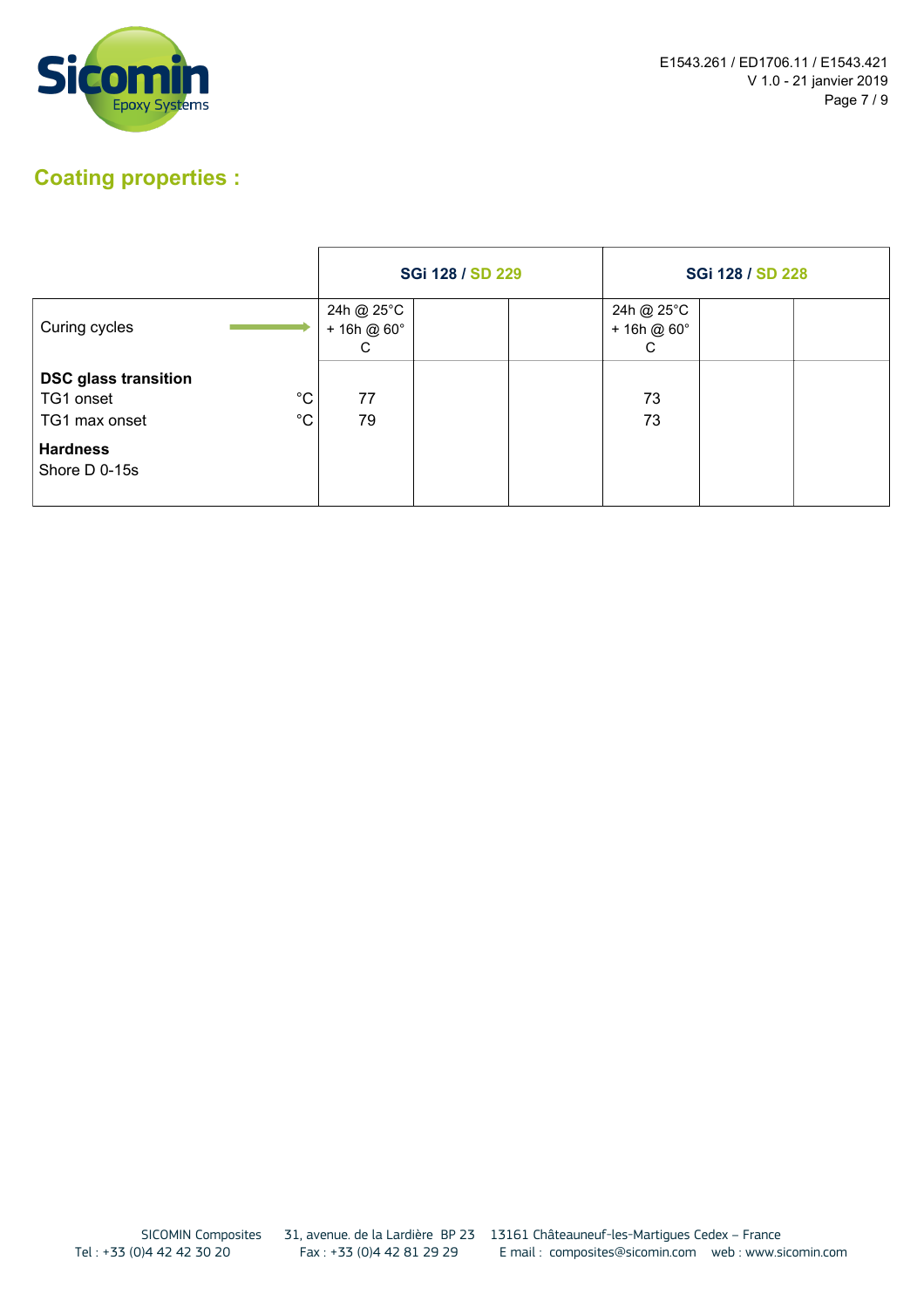

E1543.261 / ED1706.11 / E1543.421 V 1.0 - 21 janvier 2019 Page 8 / 9